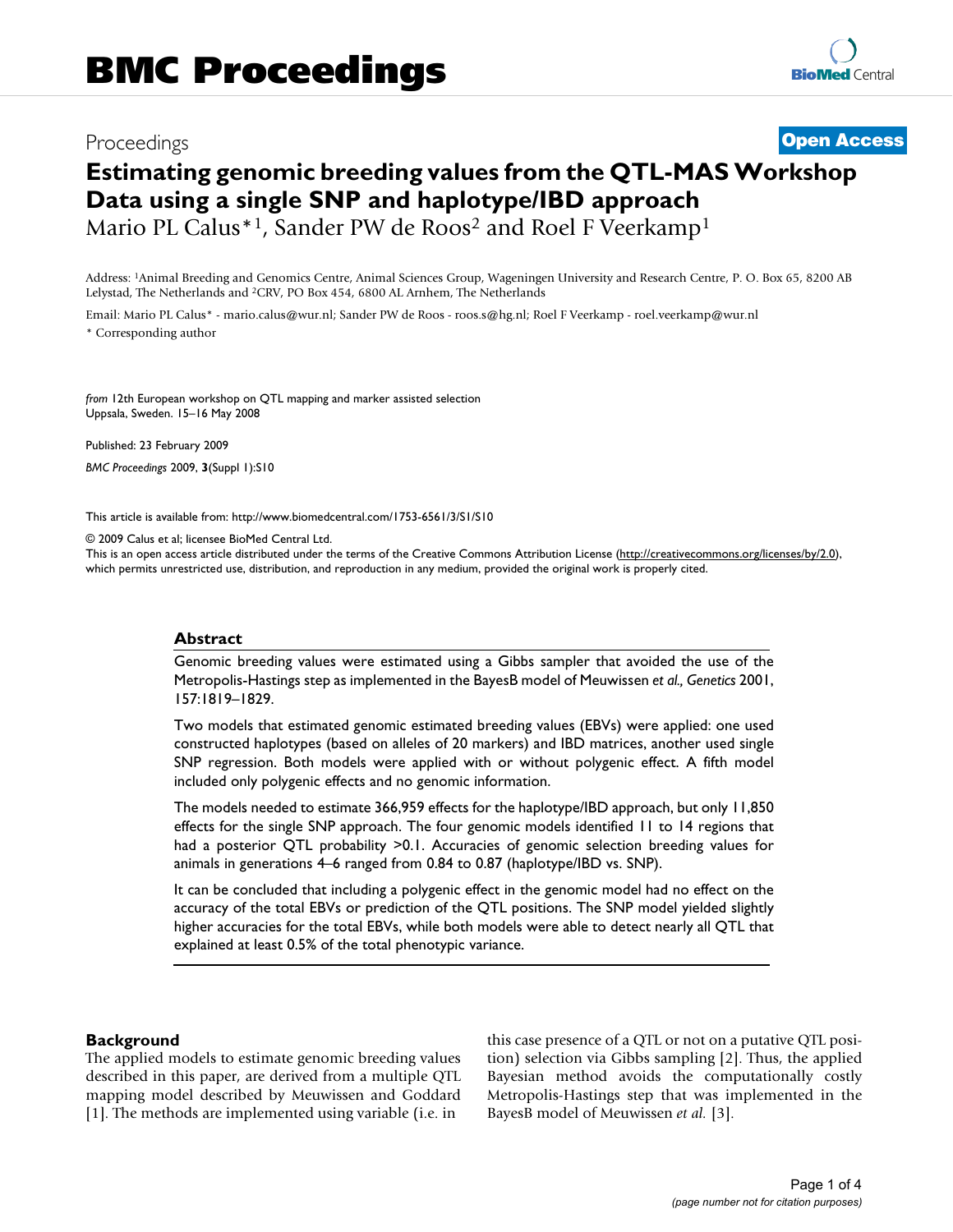#### **Methods**

#### *Parameterization of the model*

The data were analyzed with five different models considering only additive genetic effects. The first model (called 'HAP\_POL') was:

$$
\gamma_i = \mu + s_i + u_i + \sum_{j=1}^{5994} (q_{ij1} + q_{ij2}) v_j + e_i
$$

where  $y_i$  is the phenotype of animal  $i$ ,  $\mu$  is the overall mean, *s<sub>i</sub>* is a fixed effect for sexe, *u<sub>i</sub>* is the polygenic effect of animal  $i$ ,  $v_i$  is the direction of the QTL effects of the haplotypes at putative QTL position *j*,  $q_{ii1}$  ( $q_{ii2}$ ) is the size of the QTL effect for the paternal (maternal) haplotype of animal *i* at putative QTL position  $j$ , and  $e_i$  is the residual term for animal *i* [1]. Note that the total effect of a haplotype is modeled as *qij.* × *vj* , and that *qij*. and *vj* may have a positive or negative value. The covariance among polygenic effects (*u*.) was modeled as  $A \times \sigma_G^2$  , where A is the relationship matrix which was based on the full pedigree and  $\sigma_G^2$  is the polygenic variance. The second model (called 'HAP\_NOPOL') was the same as HAP\_POL, but omitted the polygenic component. The HAP models assumed a putative QTL in the midpoint of each marker bracket. The covariances among haplotypes at bracket *j*  $(q_{.j})$  were modeled as  $H_{j}$ , which is the matrix of estimated IBD probabilities among the haplotypes at the midpoint of bracket *j*. The variance of *q*.*j* . was assumed 1, while *vj* is a scale parameter that accommodates for a bracket to have a large (small) effect, if a QTL is (not) present. IBD probabilities between haplotypes were calculated using the algorithm of Meuwissen and Goddard [4], which combines linkage disequilibrium with linkage information and, for each bracket *j*, considers 20 surrounding markers and all available pedigree information. The effective population size was assumed 100 and the number of generations since an arbitrary founder population was also

assumed 100, as in Meuwissen and Goddard [1]. All pairs of base haplotypes (i.e haplotypes of first generation of genotyped animals) with an IBD probability above 0.95 were clustered, using a hierarchical clustering algorithm. If the matrix of IBD probabilities among base haplotypes was not positive definite after clustering, the matrix was bended by adding |*min\_eigenval*| + 0.01 to all the diagonal elements, where |*min\_eigenval*| is the absolute value of the lowest (negative) eigenvalue. The matrix was subsequently inverted by LU denomposition. The elements in  $H_j^{-1}$  for the descendant haplotypes were then calculated using the algorithm of Fernando and Grossman (1989) [5]. When the IBD probability of descendant haplotypes with one of their parental haplotypes exceeded 0.95, the descendant haplotype was clustered with this parental haplotype.

The third applied model called 'SNP\_POL' was:

$$
\gamma_i = \mu + s_i + u_i + \sum_{j=1}^{6000} \left( q_{ij1} + q_{ij2} \right) v_j + e_i
$$

where  $\gamma_i$ ,  $s_i$ ,  $\mu$ , and  $u_i$  are as in model 1,  $v_j$  is the direction of the effects of the alleles at marker locus *j*,  $q_{ii1}$  and  $q_{ii2}$  are the sizes of the marker effects of animal *i* at marker locus  $j<sub>i</sub>$  and  $e<sub>i</sub>$  is the residual term for animal *i*. The fourth model (called 'SNP\_NOPOL') was the same as SNP\_POL, but omitted the polygenic component.

For reasons of comparison, a fifth model was applied, which did include the polygenic effects, but omitted the SNP effects. This model was called 'POL'.

#### *Solving algorithm*

For all models, a Markov chain Monte Carlo method using Gibbs sampling was used to obtain posterior estimates for all the effects in the model [1]. The scale parameter of a putative QTL at locus *j*, *vj* , was sampled from a normal distribution N(0,  $\sigma_{\rm V}^2$ ), if a QTL was present in

**Table 1: Correlations (reflecting accuracy) between true and estimated breeding values, and coefficients of regression of true breeding values on estimated breeding values (estimated using all five models) for animals without phenotypes in generations 4, 5 and 6.**

| Method (Group)  | Gen-4 |       |      | Gen-5 |       |       | Gen-6 |       | Gen-4-6 |       |       |      |
|-----------------|-------|-------|------|-------|-------|-------|-------|-------|---------|-------|-------|------|
|                 | Corr. | b     | r2   | Corr. | b     | r2    | Corr. | b     | r2      | Corr. | b     | r2   |
| HAP POL (BI)    | 0.87  | 0.872 | 0.75 | 0.83  | 0.850 | 0.70  | 0.81  | 0.807 | 0.66    | 0.84  | 0.854 | 0.70 |
| HAP NOPOL (B2)  | 0.87  | 0.882 | 0.76 | 0.84  | 0.863 | 0.71  | 0.81  | 0.801 | 0.66    | 0.84  | 0.859 | 0.71 |
| SNP POL (B3)    | 0.86  | 0.893 | 0.73 | 0.87  | 0.969 | 0.75  | 0.86  | 0.942 | 0.74    | 0.86  | 0.943 | 0.74 |
| SNP NOPOL (B4)  | 0.87  | 0.910 | 0.76 | 0.87  | 0.982 | 0.76  | 0.87  | 0.958 | 0.76    | 0.87  | 0.958 | 0.75 |
| <b>POL (B5)</b> | 0.26  | 0.435 | 0.07 | 0.05  | 0.104 | 0.002 | 0.15  | 0.452 | 0.02    | 0.07  | 0.143 | 0.01 |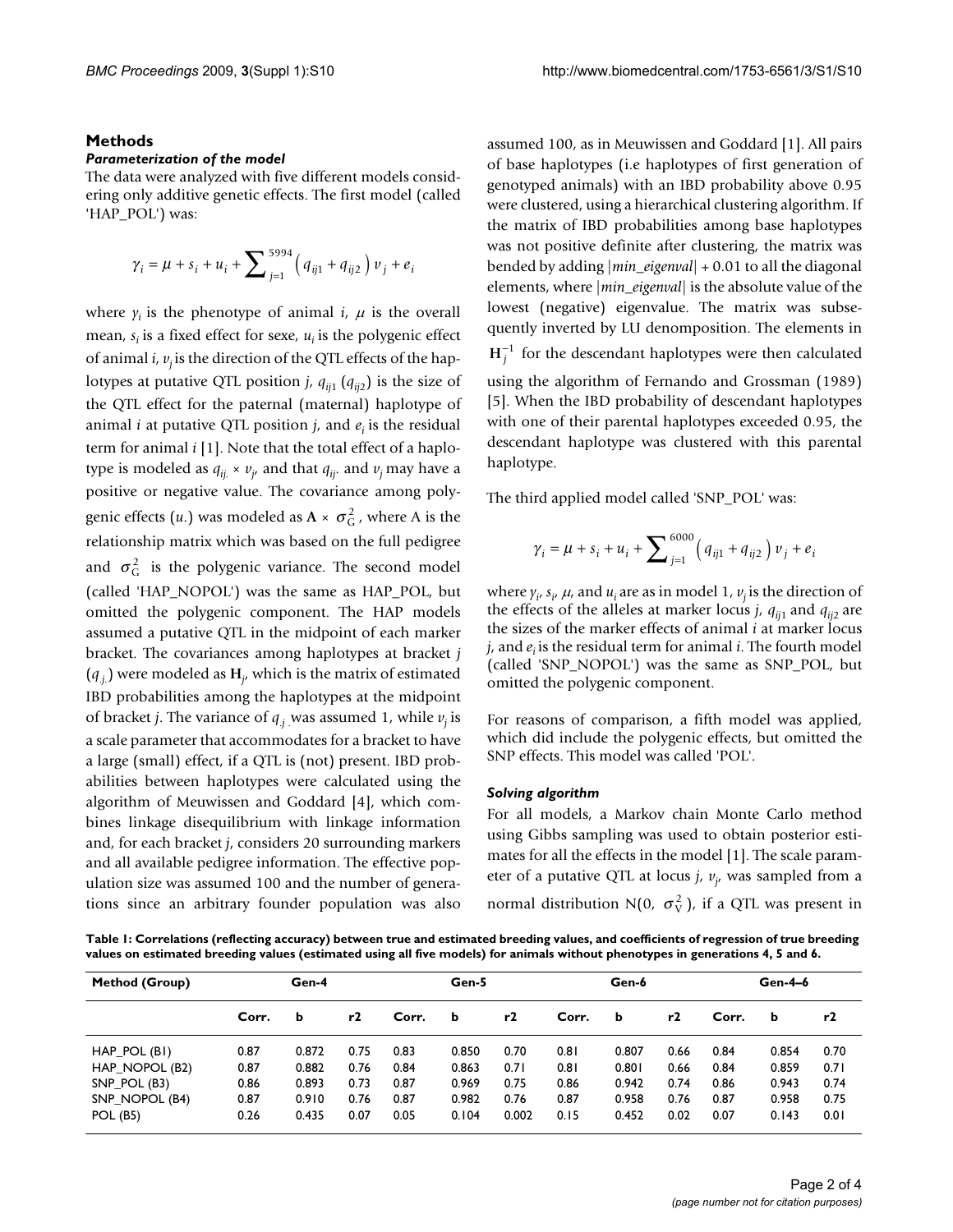| Model                                        | <b>HAP POL</b> | <b>HAP NOPOL</b> | <b>SNP POL</b>          | <b>SNP NOPOL</b>                 | <b>POL</b>                       |
|----------------------------------------------|----------------|------------------|-------------------------|----------------------------------|----------------------------------|
| Phenotype<br>HAP_POL<br>HAP NOPOL<br>SNP_POL | 0.639          | 0.627<br>0.998   | 0.625<br>0.989<br>0.991 | 0.615<br>0.988<br>0.990<br>0.997 | 0.799<br>0.782<br>0.771<br>0.770 |
| SNP NOPOL                                    |                |                  |                         |                                  | 0.762                            |

**Table 2: Correlations between phenotypes and estimated breeding values for animals with phenotypes, estimated using all five models.**

bracket *j*, whereas  $v_j$  was sampled from N(0,  $\sigma_V^2$ /100) if no QTL was not present in bracket *j*. The variance of *vj* ,

 $\sigma_{\rm V}^2$  , was sampled from an scaled inverse chi-square distribution with a prior variance of 0.058. This prior variance was calculated as the additive genetic variance, estimated using model 'POL', divided by 30, i.e. assuming 30 additive and unrelated QTL affecting the trait, across the 6 chromosomes. The presence of a QTL in bracket *j* was sampled from a Bernoulli distribution with probability

equal to 
$$
\frac{P(v_j|\sigma_V^2) \times Pr_j}{P(v_j|\sigma_V^2) \times Pr_j + P(v_j|\sigma_V^2/100) \times (1-Pr_j)}, \text{ where}
$$

 $P(v_j | \sigma_v^2)$  is the probability of sampling  $v_j$  from N(0,  $\sigma_v^2$ ),

i.e. 
$$
\frac{1}{\sqrt{2\pi\sigma_V^2}} e^{-\frac{v_j^2}{2\sigma_V^2}}
$$
, and Pr<sub>j</sub> is prior probability of the pres-

ence of a QTL in bracket *j*. Pr<sub>i</sub> was calculated per bracket as five times (i.e. assuming five QTL per chromosome) the length of bracket *j*, divided by the total length of all the brackets on the chromosome. More details on the prior distributions and the fully conditional distributions can be found in Meuwissen and Goddard [1]. The Gibbs sampler was implemented using residual updating, which was proven to be an computationally efficient way to solve the equations [6]. The Gibbs sampler was run for all models for 30,000 iterations and 3,000 iterations were removed as burn-in.

05 to 3.2E-02 (results not shown). Accuracy of estimated breeding values, i.e. the correlation with the simulated breeding values, were calculated for all five models for animals without phenotypic information (Table 1). The accuracy of estimated breeding values was similar across the four genomic models. However, the accuracy of the HAP models decreased across generations, while the accuracy of the SNP models appeared to be constant across generations. Coefficients of the regression of true breeding values on estimated breeding values were 0.85–0.86 for the HAP models and 0.94–0.96 for the SNP models, indicating that the bias of the estimated breeding values was larger for the HAP models than for the SNP models. The correlations among estimated breeding values (EBVs) of animals with phenotypes and the correlation with their phenotypes were calculated (Table 2). The correlation between phenotypes and EBVs was largest for the POL model, while both for the SNP and HAP models it was slightly higher when the polygenic effect was included, compared to when it was excluded. The correlations among EBVs of animals without phenotypes were also calculated (Table 3). Correlations among EBVs from the SNP and HAP models were all > 0.94, indicating small differences in predictive ability between those models. The correlation between the POL and the other models were much lower for animals without phenotypes (0.21–0.23; Table 3), compared to animals with phenotypes (0.76– 0.78; Table 2).

Posterior QTL probabilities > 0.1 were plotted along the genome for all genomic models (Figure 1). All models were able to detect nearly all QTL that explained at least 0.5% of the total phenotypic variance.

#### **Results**

Estimates for the mean and both sexes were small in the SNP and HAP models, i.e. the estimates ranged from 7.3E-

**Table 3: Correlations between estimated breeding values for animals without phenotypes, estimated using all five models.**

| Model     | <b>HAP NOPOL</b> | SNP_POL | <b>SNP NOPOL</b> | <b>POL</b> |  |
|-----------|------------------|---------|------------------|------------|--|
| HAP_POL   | 0.993            | 0.941   | 0.942            | 0.209      |  |
| HAP NOPOL |                  | 0.946   | 0.949            | 0.205      |  |
| SNP_POL   |                  |         | 0.994            | 0.230      |  |
| SNP NOPOL |                  |         |                  | 0.228      |  |